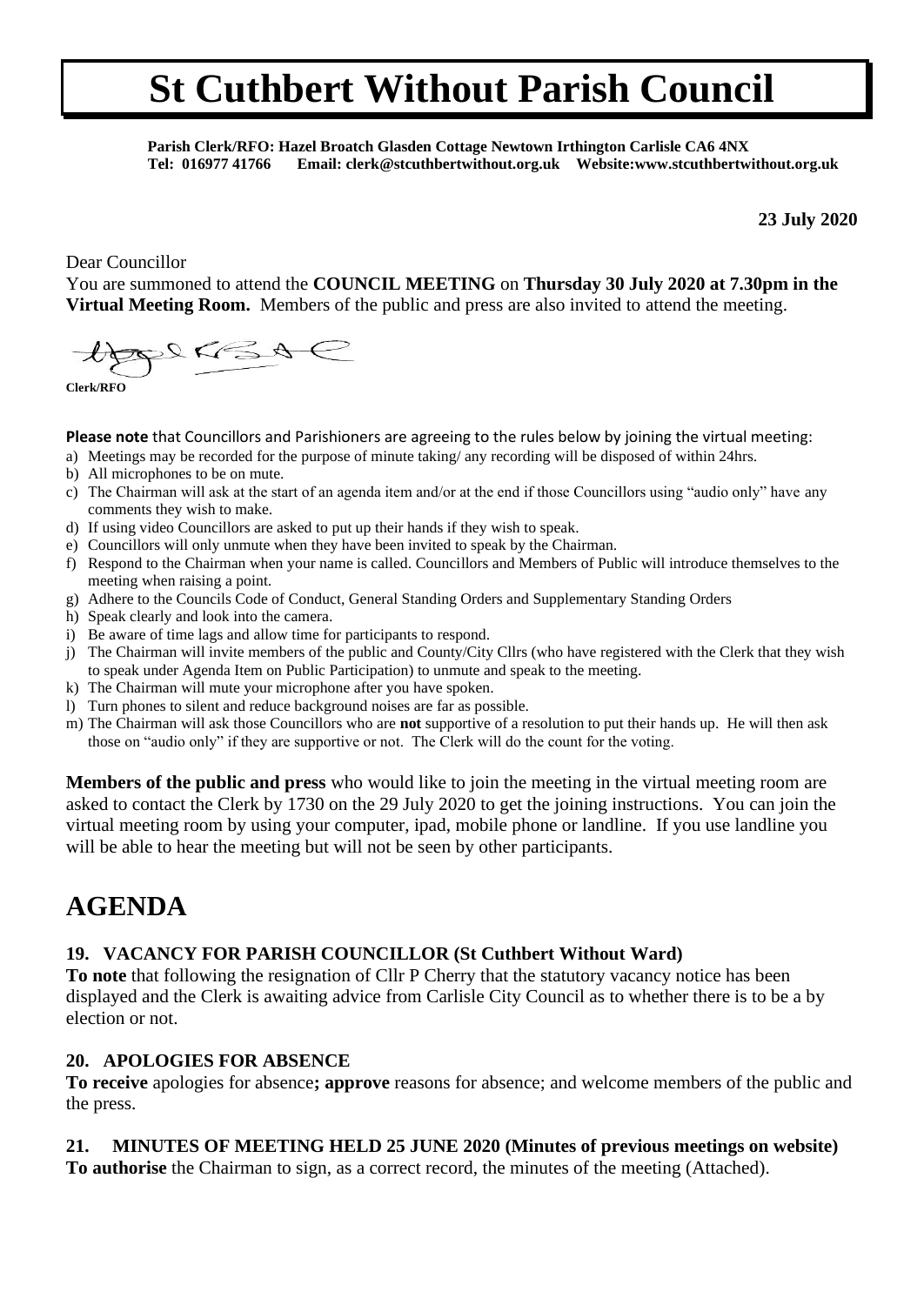# **St Cuthbert Without Parish Council**

#### **22. REQUEST FOR DISPENSATIONS BY MEMBERS**

**To note** any requests for dispensation made to either the full Council or to the Clerk

#### **23. DECLARATION OF INTERESTS**

Members are invited to declare any personal and/or prejudicial interests relating to items on the agenda and to register these with the Clerk/RFO by email in advance of the meeting.

#### **24. PUBLIC PARTICIPATION**

#### **Members of the public to be invited to make any comments or representations**

**Please contact the Clerk/RFO** and submit any comments or representations you would like to raise at this meeting in writing or by email (with your name and address) by **1730 on 29 July 2020**. The contact details for Clerk/RFO are above. Please also let her know if you wish to speak at the meeting as this agenda item will be the only opportunity to so. The Clerk will advise you how to join the virtual meeting room and the rules/protocols that apply.

#### **COUNTY COUNCILLOR AND DISTRICT COUNCILLOR'S REPORTS**

**To receive and note** information items relevant to the Parish. Please raise these in writing or by email with the Clerk by **1730 on 29 July 2020.** 

### **25. PLANNING APPLICATIONS**

**25.1 To note** no observations were submitted by the Clerk (in consultation with the Members) on the following applications:

| 20/0336 | Holly House Nurseries,<br>Durdar Rd, CA2 4TR                              | Variation of Condition 1 (Discharge Pre-Commencement<br>Conditions) And 2 (Approved Documents) of Previously<br>Approved Application 16/0831 (Erection of 9No<br>Dwellings) To Substitute The Housetypes and Amend the<br>Layout.<br>Revised plans |
|---------|---------------------------------------------------------------------------|----------------------------------------------------------------------------------------------------------------------------------------------------------------------------------------------------------------------------------------------------|
| 20/0436 | Plot 2 Land North of<br>Glebe House (St<br>Mary's Court) Wreay<br>CA4 ORG | Revised House Type Relating to Previously Approved<br>Permission 14/0875                                                                                                                                                                           |

**25.2 To note** that the following application was granted permission by Carlisle City Council – the Planning Authority:

| 20/0329 | 475 Durdar Road CA2 | Erection of Detached Double Door Garage (Part |  |
|---------|---------------------|-----------------------------------------------|--|
|         | 4TU                 | Retrospective)                                |  |

**25.3 To resolve** whether to submit any observations on the following planning application:

| 20/0403 | Motorway             | Demolition of existing office & salt barn; erection of salt |  |
|---------|----------------------|-------------------------------------------------------------|--|
|         | Maintenance          | barn, office & welfare building; demolition of existing     |  |
|         | Compound             | office accommodation adjacent to the central storage        |  |
|         | Low Hurst, Wreay CA4 | building; extension of existing garage building;            |  |
|         | 0RH                  | construction of roof over existing storage structure;       |  |